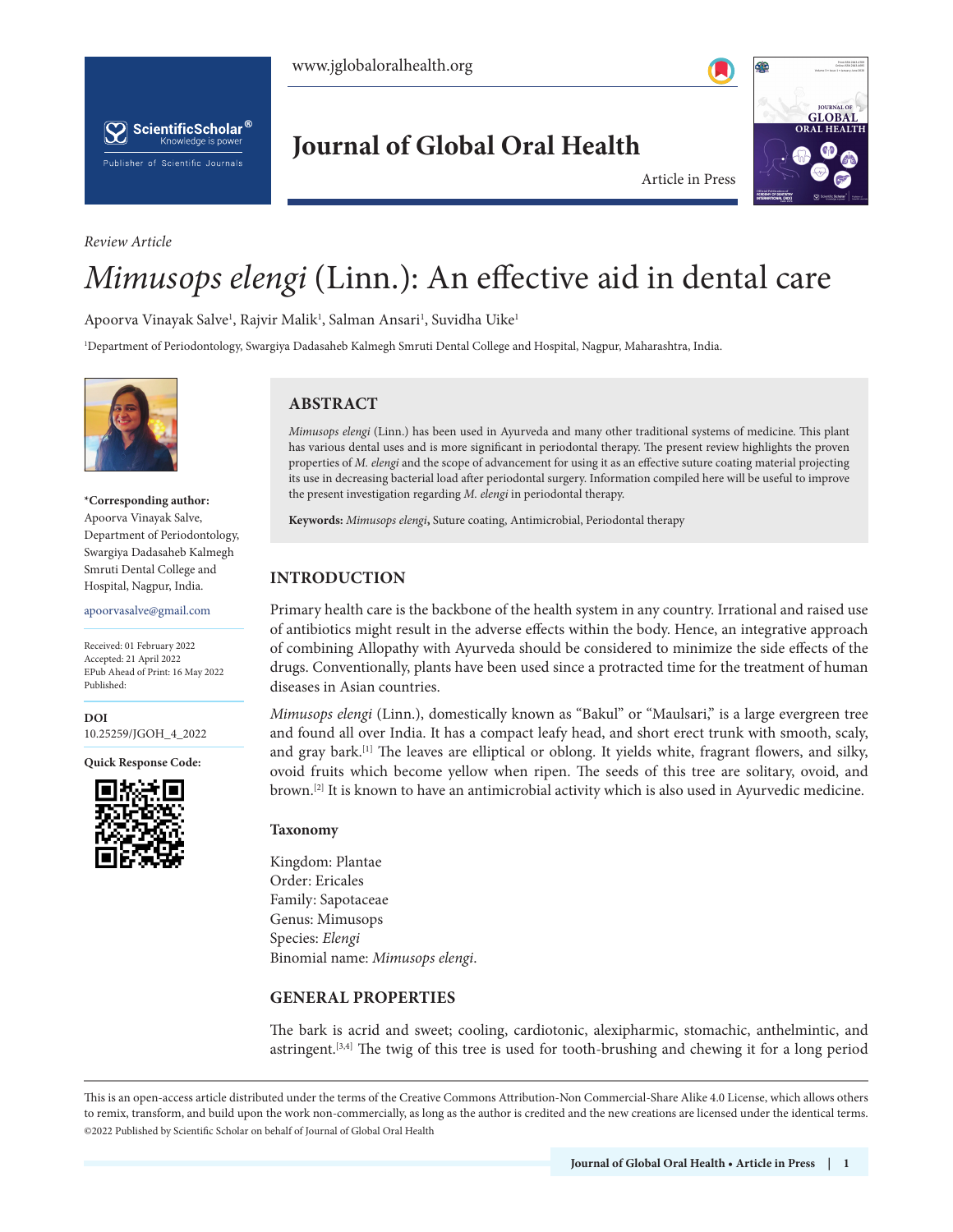strengthens the teeth. It is used in gargles for odontopathy, inflammation, and bleeding gums.<sup>[5]</sup> It is also an important constituent in many herbal tooth powders along with tannin-rich substances. It is the main constituent of "Mahakhadiradivati" which is an herbal remedy for stomatitis, halitosis, spongy gums, and pharyngeal problems. It is also used in making commercial dyes.

"Kawath" of the bark along with pepper, honey, and ghee in gargle form reduces the pain and strengthens the loose teeth.<sup>[1]</sup> Seed powder is used to fix loose teeth. Decoction of root bark taken with milk in the morning for 3 days could strengthen the teeth of even an old person. Chewing bark for a long period strengthens the teeth like anything.<sup>[6]</sup>

The fruit of *M. elengi* has astringent property. The immature fruits are known to protect the loose teeth. Hot water extract of dried seeds is also used for fixing loose teeth. The root of *M. elengi* also has aphrodisiac, diuretic, and astringent properties.[7] The hot aqueous extract is used in strengthening the teeth and gums. Antipyretic properties of the root are also given in the literature.

The extracts of dried flowers are useful in the healing of wounds and ulcers. It is also used as an expectorant in liver, nasal, and asthmatic conditions. Application of ointment prepared of 25 g of its flowers, fruit, and bark in 200 g wax is beneficial in boils, ringworm, and other skin diseases<sup>[8]</sup>

The leaves extract can be used as an antidote for snakebite.[8]

# **CHEMICAL COMPOSITION**

The ethanolic extract of bark chemically is a mixture of saponins and fatty acid components. Other constituents isolated from the bark are alpha-cadinol, tau-murolol, pentadecanoic acid, di-iso-butyl phthalate, hexadecanoic acid, eicosane, oleic acid, octadecanoic acid, 4-hydroxy 3-methoxybenzaldehyde (vanillin), clindamycin, 2-furancarboxaldehyde, 1,4,5,8 dimethanonaphthalene-2,3 diol, and alanine N-proparyloxycarbonylisohexyl ester.[2]

Leaves contain hentriacontane, carotene, lupeol, quercitol, β-carotene, d-mannitol, β-sitosterol, and β-sitosterol-β-dglucose.[1]

Fruits and seeds contain quercitol, quercetin, a triterpine alcohol, ursolic acid, β-sitosterol, alpha spinasterol, mimusops acid, mimugenone, pentacyclic triterpines 3β,6β,19α,23- tetrahydroxyurs-12-ene and 1β hydroxyl-3β-hexanoyllup-20(29)-ene-23, 28-dioic acid, mi-saponin A, taxifolin, alpha-spinasterol glucoside, and mimusopside A and  $B^{[2]}$ 

Flower consists of essential oil, β-sitosterol, and its glucoside, ursolic acid, lupeol, gallic acid, quercetin, and kaempferol.<sup>[9]</sup>

*M. elengi* reportedly contains calcium (212 mg) and phosphorus (30 mg) per 100 g. $^{[1]}$ 

A new steroidal saponin, 5-alpha-stigmast-9(11) en-3-O beta-D-glucopyranosyl (1-5) O-beta-D- xylofuranoside, was isolated in the root of *M. elengi* tree.<sup>[10]</sup>

Lavaud *et al*. *in a study* isolated six saponins from the seed kernel of *M. elengi*.

Three of them are new compounds: 3-O-(β-dglucuronopyranosyl) 28-O-( $\alpha$ -l-rhamnopyranosyl (1  $\rightarrow$  3) β-d-xylopyranosyl (1 → 4) [α-l-rhamno pyranosyl (1 → 3)] α-lrhamnopyranosyl $(1 \rightarrow 2)$   $\alpha$ -l-arabinopyranosyl) protobassic acid, 3-O-(β-d-glucuronopyranosly) 28-O-(α-l-rhamnopyranosyl (1 → 3) β-d-xylopyranosyl (1 → 4) α-l-rhamno pyranosyl (1 → 2) α-l-arabinopyranosyl) 16-α-hydroxyprotobassic acid, and 3-O-(β-d-gluco pyranosyl  $(1 \rightarrow 3)$  β-d-glucopyranosyl) 28-O-(α-l-rhamnopyranosyl (1 → 3) β-d-xylopyranosyl (1 → 4) α-l-rhamno pyranosyl (1 → 2) α-l-arabino pyranosyl) protobassic acid.[11]

## **ANTIMICROBIAL PROPERTIES OF** *M. ELENGI*

Microflora including Gram-positive and Gram-negative organisms is numerously present in the oral cavity. Some of them are useful for a healthy oral environment while others are the reason for the causation of disease progression. Rational use of drugs can be effective in reducing the diseases of the oral cavity.

*M. elengi* is one such plant and stated in Ayurveda literature and research which possesses effective antimicrobial properties.

Ali *et al*. reported antibacterial and antifungal properties in their *in vitro* study on the antibacterial and antifungal screening performed with petroleum ether, ethyl acetate, and methanol extracts of bark, fruits, and leaves of *M. elengi* againstseven pathogenic bacteria and six fungi by the standard disk diffusion method.Petroleum ether extract showed higher activity against *Staphylococcus aureus* and *Klebsiella* species whereas ethyl acetate extract displayed maximum toward *S. aureus* and *Shigella dysenteriae*. Methanol extract inhibited toward all the tested bacteria whereas ethyl acetate extract could not inhibit Gram-negative *Shigella boydii*. All of the extracts were appeared to be effective against the organisms *S. aureus*, *Streptococcus* b-haemolyticus, and *S. dysenteriae*. Petroleum ether extract showed maximum activity against *S. dysenteriae*. The bark extracts were found to be active against most of the tested fungal strains.<sup>[12]</sup>

Purnima *et al*. assessed the anti-inflammatory, analgesic, and antipyretic activities of *M. elengi* in animals. They concluded that the alcoholic extract of Mimusops possessed significant anti-inflammatory, analgesic, and antipyretic activities in experimental animals at a dose of 200 mg/kg.<sup>[13]</sup>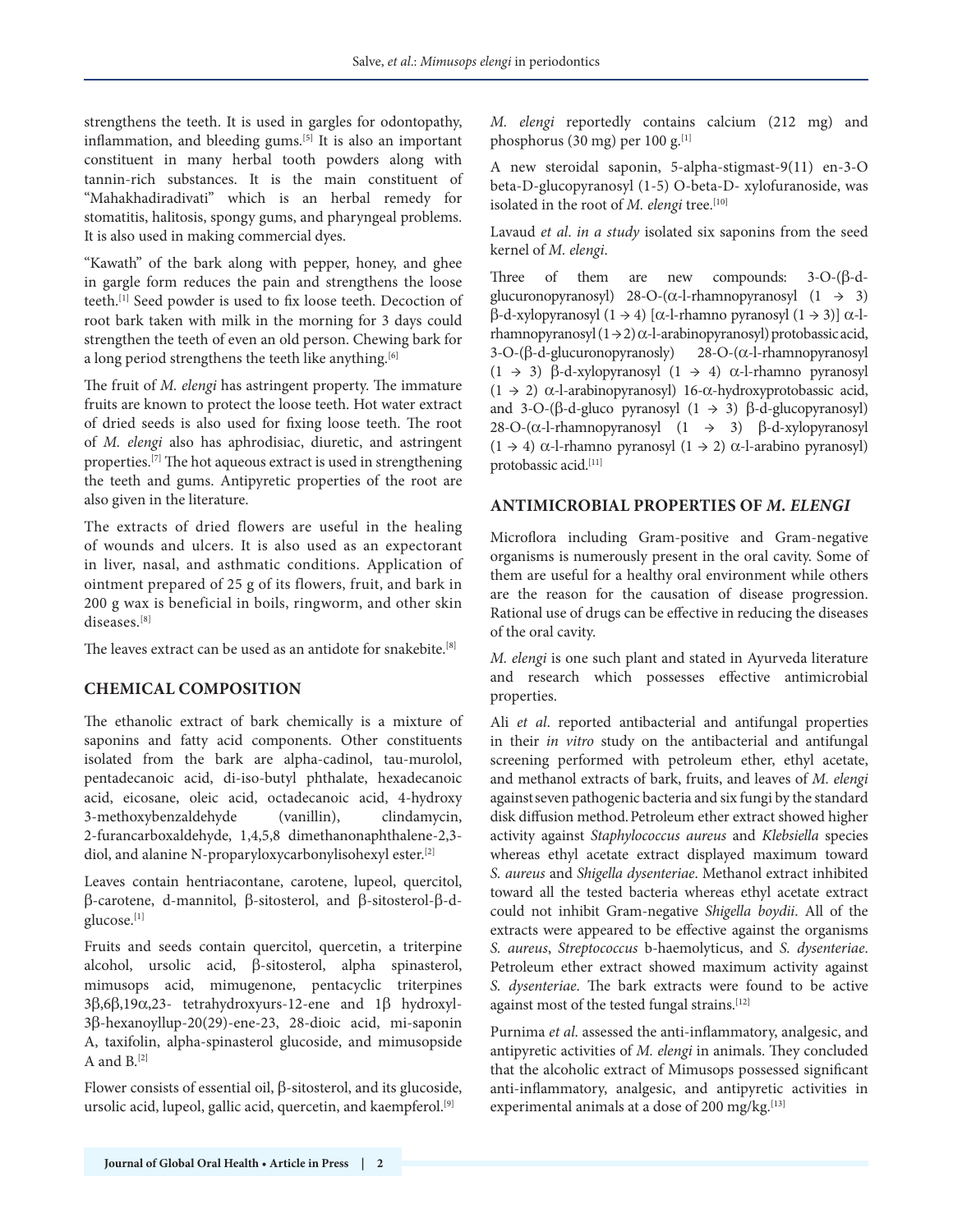Lalitha *et al*. observed cardiac glycosides, tannins, alkaloids, flavonoids, saponins, steroids, and reducing sugar present in  $BLE.$ <sup>[14]</sup>

Essential oil from leaves at the concentration of undiluted/disk and antifungal activity was against *Keratinonyces ajelloi*, *Microsporum gypseum*, *Trichophyton equinum*, *Trichophyton mentagrophytes*, *Trichophyton terrestris*, and *Trichophyton rubrum* on the agar plates.<sup>[15]</sup>

## **CLINICAL APPLICATIONS OF** *M. ELENGI* **IN PERIODONTAL THERAPY**

Dental plaque is the community of microorganisms found on a tooth surface as a biofilm, embedded in a matrix of polymers of host and bacterial origin.[16,17] Biofilm accumulation and pathogens are the key contributors to the formation of dental plaque. Mechanical plaque removal is inadequate in most people due to the variations in the time of brushing and other oral hygiene practices. Therefore, additional approaches for maintaining oral hygiene such as dentifrices and mouthwashes containing chemical or herbal agents are suggested to be used along with tooth brushing. Long-term use of any antiseptic oral rinse has side effects, including staining of teeth, alteration of taste sensation, and development of antimicrobial resistance. The role of phytotherapy in oral health has gained attention lately and a lot of studies have been conducted in this area.<sup>[18]</sup> The use of herbal extracts can be a substitute to help overcome these side effects. Herbal mouth rinse derived from *M. elengi* bark aqueous extract was found to be a potent plaque inhibitor. Tannins present in this plant provide astringent and hemostatic properties to any compound.<sup>[19]</sup> They interact with carbohydrates, proteins, and therefore enzymes polysaccharides, and bacterial cell membranes. Hence, it interferes in plaque accumulation and acts as an anti-plaque agent.

*M. elengi* extract can be used for treating or controlling oral complications such as dental caries and gum bleeding. Accumulation of plaque and tartar eventually leads to bleeding gums. In Ayurveda, *M. elengi* has been reported to treat the bleeding gums. The chewing of a twig of *M. elengi* is known to be an effective cleaning aid. In many Ayurveda formulations of tooth powder, its bark powder is a major constituent. The bark and seed coat is used for strengthening of the gums and enter into the composition of various herbal tooth powders under the name of "Vajradanti."<sup>[20]</sup> The chloroform extract showed prominent antibacterial activity in dental patients by ditch plate technique in several studies.

Gingivitis if left untreated may progress into periodontitis. Hot aqueous extract of dry bark and fruit is used as an astringent and also given orally to cure gingival diseases. The fruit and root of *M. elengi* have astringent properties which are helpful in the treatment of gingivitis. Triterpenes present in fruits have antimicrobial properties which may be related to the mechanism of hydrophobicity. This allows a nonspecific interaction with cell membrane phospholipids of Gram-positive bacteria.

The fruits and roots of *M. elengi* have been proved effective in treating periodontitis. Unripe fruit and seed are used for treating mobile teeth. Saponins, alkaloids, and tannins are metabolites of plants possessing antimicrobial activity.[21] The saponins present in the bark are surface-active compounds that can act as a surfactant.<sup>[22]</sup> They are anti-carcinogenic, anti-microbial, cholesterol decreasing, immune-modulating, as well as anti-inflammatory. The saponins were found to be most active against histamine.<sup>[23]</sup> Dried flowers when powdered are also used in cleaning the teeth. An important anti-inflammatory feature of flavonoids present in *M. elengi* is the capability to inhibit eicosanoids biosynthesis. Prostaglandins, which are eicosanoids, are involved in a number of immunologic responses, as well as are the final products of the cyclooxygenase and lipoxygenase pathways.[24]

The ointment derived from the extract of *M. elengi* has been proved to be effective in wound healing and ulcers. The wound healing process consists of different phases such as contraction, epithelization, granulation, collagenation, collagen maturation, and scar maturation which are concurrent but independent of each other. Gupta and Jain in their study demonstrated that methanolic extract ointment possesses a definite pro healing action. As the results showed that the methanolic extract ointment of *M. elengi* effectively stimulated wound contraction; increase the tensile strength of incision; and dead space wounds.[25]

Thus, the extract derived from *M. elengi* can be a potent ingredient in formulating the treatment for periodontal therapy and can be used as an adjunct to the routine periodontal procedures also. Due to its diverse properties, we are targeting its use in the form of suture coating gel and local drug delivery in the management of chronic periodontitis. The research is still under process. The formulation of suture coating gel (Reg. No. - L-107909/2021) and mouthwash (Reg. No. - L-108026/2021) has been copyrighted by Copyright Office, Government of India. Furthermore, the ozonized form of *M. elengi* oil (Reg. No. - L-111732/2022) can be used in the disinfection of dental implants, the formulation of which is also copyrighted by the Copyright Office, Government of India.

### **CONCLUSION**

In the present review, phytochemical, pharmacological, and antimicrobial usage of *M. elengi* for medical and dental purposes are stated. It has been proven for its anti-inflammatory,